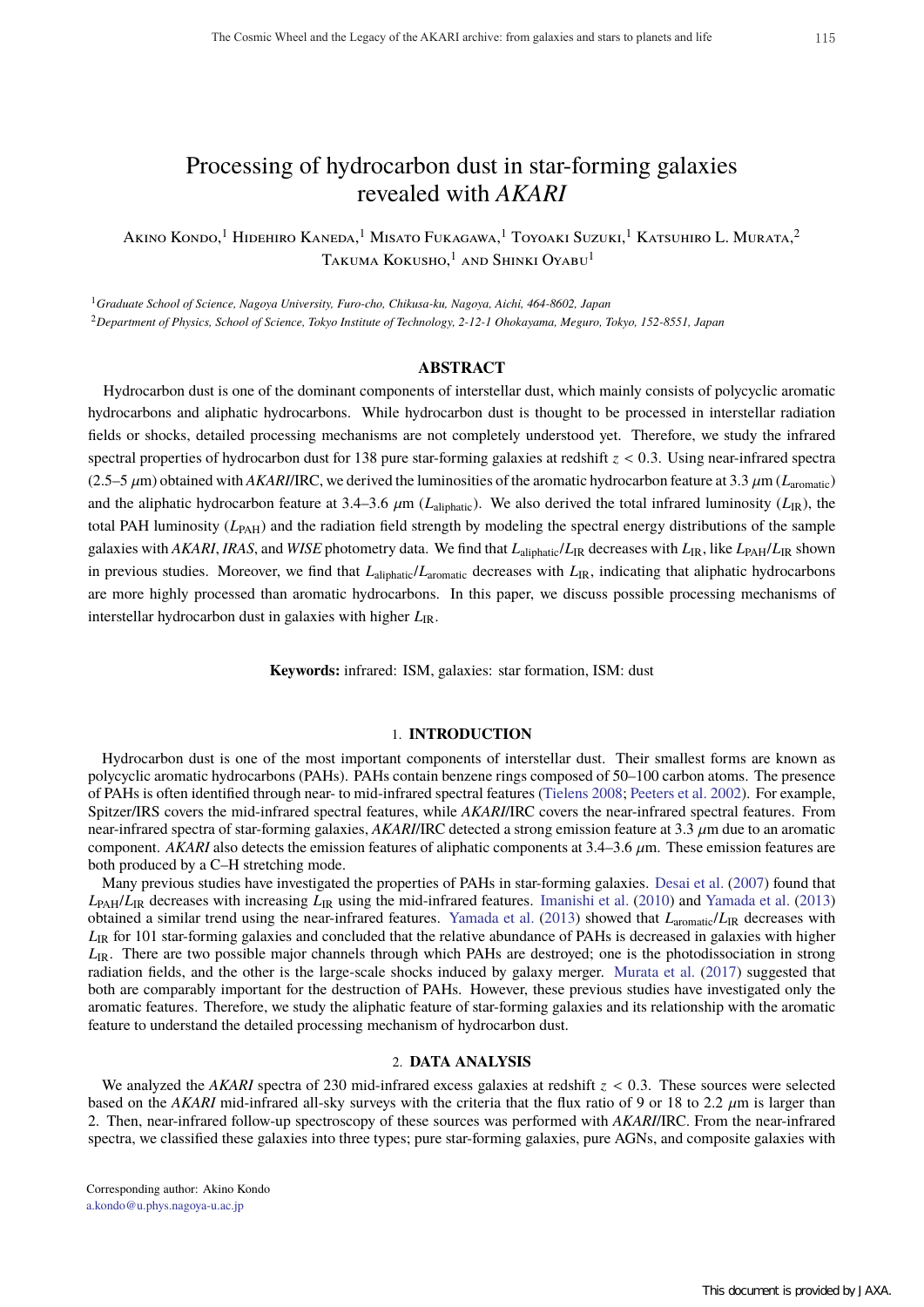### O16 - 2 A. KONDO ET AL.

star-formation and AGN based on the presence of star formation activity and AGN activity. The star formation activity was judged by the equivalent width of the 3.3  $\mu$ m aromatic feature, EW<sub>3.3 $\mu$ m. In this study, the star formation is considered to</sub> be active in the case of  $EW_{3.3 \mu m} > 40$  nm (Moorwood 1986; Imanishi & Dudley 2000; Imanishi et al. 2008). The AGN activity was judged by the near-infrared continuum slope,  $\Gamma$  ( $F_{\text{continuum}} \propto \lambda^{\Gamma}$ ). In this study, the contribution of AGN is considered to be non-negligible in the case of  $\Gamma > 1$  (Risaliti et al. 2006; Imanishi et al. 2010). As a result, our sample contains 138 pure star-forming galaxies, 57 pure AGNs, and 35 composite galaxies. We discuss only pure star-forming galaxies in this paper.

After sample selection, we performed spectral fitting to the near-infrared spectra. The left panel of Figure 1 shows an example of the spectral fitting results for the star-forming galaxies. In order to investigate the hydrocarbon features, we took into account the following components in our fitting model:  $H_2O$  ice, aromatic feature, aliphatic feature, and near-infrared continuum. Thus, the total flux density of the spectrum is defined as

$$
F_{\nu} = e^{-\tau} (F_{\text{continuum}} + F_{\text{aromatic}} + F_{\text{aliphatic}}),
$$
\n(1)

where  $\tau$  is the optical depth caused by the H<sub>2</sub>O ice absorption, and  $F_{\text{continuum}}$ ,  $F_{\text{aromatic}}$  and  $F_{\text{aliphatic}}$  are the flux density of each component. We simply assumed the full screen geometry as a source of  $\tau$ . We used a Lorentzian profile for the H2O ice feature, a Drude profile for the aromatic feature, a Lorentzian or Gaussian profile for the aliphatic features, and power-law for the near-infrared continuum. Finally, we calculated the luminosity of the aromatic and aliphatic feature (*L*aromatic, *L*aliphatic) from the result of the spectral fitting.

In addition to the spectral fitting, we also performed SED fitting. The right panel of Figure 1 shows an example of the SED fitting results for the star-forming galaxies. We used mid- to far-infrared photometric data with *AKARI*, *WISE* and *IRAS*. Moreover, we also used the binned spectral data points of the above *AKARI*/IRC near-infrared spectra in order to reproduce the near-infrared stellar continuum. The SED model is based on the DustEM code (Compiègne et al. 2011). Hence, the total flux density includes the four dust components; PAH, very small grain, big grain and stellar continuum. From the SED fitting, we obtained the total infrared luminosity  $(L_{\rm IR})$  and the UV radiation field intensity indicated by  $G_0$ (Habing 1968).



**Figure 1.** (left) Spectral fitting result for the star-forming galaxy Mrk 331. The observed spectrum is shown as black solid line. The spectral model is composed of the near-IR continuum (blue dot-dashed line), the aromatic hydrocarbon (magenta dot-dashed line) and aliphatic hydrocarbon features (green dot-dashed line). These components are influenced by the  $H_2O$  ice absorption. The total model spectrum is shown as red solid line. (right) SED fitting result for the star-forming galaxy Mrk 331. The observed SEDs are shown as cyan filled circle. The SED model is composed of ionized PAH (blue dotted line), neutral PAH (purple dotted line), small amorphous carbon dust (green dotted line), large amorphous carbon dust (yellow dotted line), amorphous silicate dust (red dotted line), and near-IR continuum (purple dashed line). The total model spectrum and the model flux densities are shown as cyan solid line and red square, respectively.

#### 3. **RESULTS**

We investigated the relationship between the PAH and total infrared luminosities for each of the sample galaxies. Figure 2 displays the distributions of  $L_{\text{a} \text{c} \text{m} \text{atic}}/L_{\text{IR}}$  for the infrared galaxies (IRGs:  $L_{\text{IR}} < 10^{11} L_{\odot}$ ), luminous infrared galaxies (LIRGs:  $10^{11} L_{\odot} < L_{IR} < 10^{12} L_{\odot}$ ) and ultra-luminous infrared galaxies (ULIRGs:  $L_{IR} > 10^{12} L_{\odot}$ ). The histograms show that *L*aromatic/*L*IR systematically decreases with *L*IR, which confirms the results of Yamada et al. (2013). As a new result, we find that not only the aromatic feature but also the aliphatic feature is correlated with *L*IR. Figure 3 displays the distributions of *L*aliphatic/*L*IR for the IRGs, LIRGs and ULIRGs. The histograms show that *L*aliphatic/*L*IR systematically changes with *L*IR, similarly to the trend of *L*aromatic/*L*IR. These results suggest that the relative abundances of aromatic and aliphatic hydrocarbons may be related to each other.

Moreover, Figure 4 shows the distributions of *L*aliphatic/*L*aromatic for the IRGs, LIRGs and ULIRGs. *L*aliphatic/*L*aromatic shows a decreasing trend with a large scatter at higher *L*<sub>IR</sub>. From these results, we find that *L*<sub>aliphatic</sub>/*L*<sub>aromatic</sub> as well as *L*aromatic,aliphatic/*L*IR decreases with increasing *L*IR. Therefore, PAHs tend to become aromatic-rich, while they are being destroyed in galaxies with higher *L*IR.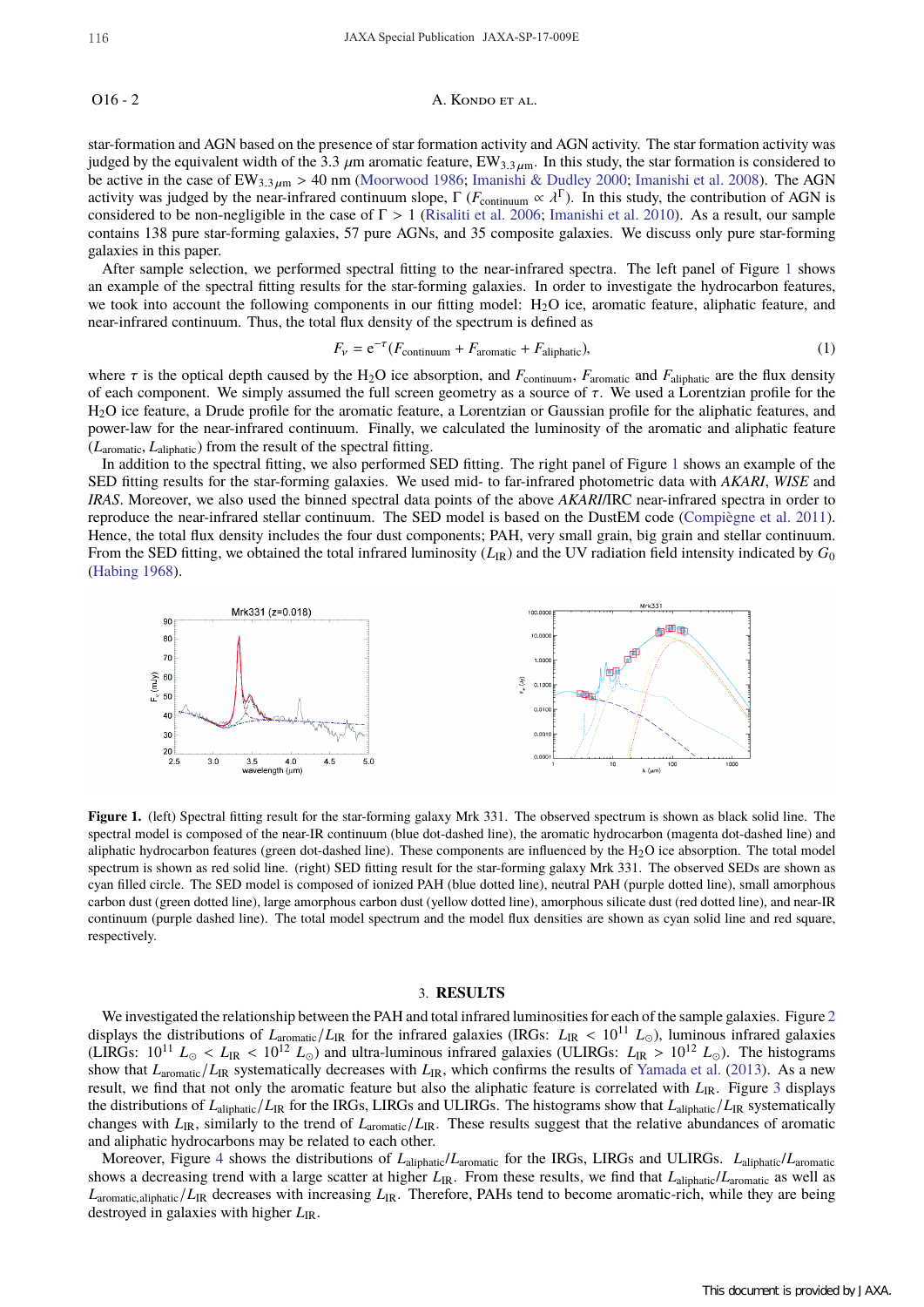#### Processing of hydrocarbon dust in star-forming galaxies 016 - 3

**IRG LIRG ULIRG**  $0.5$  $0.5$ 0 5  $0.4$  $0.4$  $0.4$  $0.3$  $0.3$  $0.3$ fraction  $0.2$  $0.2$  $0.2$  $0.1$  $0.1$  $0.1$  $0.0$  $0.0$  $0.<sub>C</sub>$  $-4.0$  $-3.5$  $-3.0$  $-2.5$  $-4.5$  $-4.0$  $-3.5$  $-3.0$  $-2.5$  $-4.0$  $-3.5 -3.0$  $-2.5$  $-4.5$  $-4.5$  $log L_{\text{aromatic}}/L_{\text{IR}}$ log L<sub>aromatic</sub>/L<sub>IR</sub> log L<sub>aromatic</sub>/L<sub>IR</sub>

**Figure 2.** Distributions of  $L_{\text{aromatic}}/L_{\text{IR}}$  for the IRGs, LIRGs and ULIRGs of our sample.



**Figure 3.** Distributions of  $L_{\text{aliphatic}}/L_{\text{IR}}$  for the IRGs, LIRGs and ULIRGs of our sample.



**Figure 4.** Distributions of *L*aliphatic/*L*aromatic for the IRGs, LIRGs and ULIRGs of our sample.

#### 4. **DISCUSSION**

In order to investigate whether or not the variations of  $L_{\text{aliphatic}}/L_{\text{aromatic}}$  are really intrinsic, we evaluate the effect of the presence of the absorption feature due to carbonaceous dust. We assume that the optical depth of carbonaceous dust,  $\tau_{3.4\,\mu\text{m}}$  correlates with the optical depth of H<sub>2</sub>O ice,  $\tau_{3.1\,\mu\text{m}}$ . We consider that  $\tau_{3.4\,\mu\text{m}}/\tau_{3.1\,\mu\text{m}}$  is 0.38–0.85 as derived from the *AKARI* observations of dusty AGNs (Imanishi et al. 2010). Under these assumptions, we estimate  $\tau_{3.4 \mu m}$  from the measured τ3.<sup>1</sup> <sup>µ</sup><sup>m</sup> and investigate how *L*aliphatic/*L*aromatic declines. The left panel of Figure 5 shows the relationship between  $L_{\text{aliphatic}}/L_{\text{aromatic}}$  and  $\tau_{3.1 \mu \text{m}}$ . As can be seen in the figure, the carbonaceous dust absorption cannot change